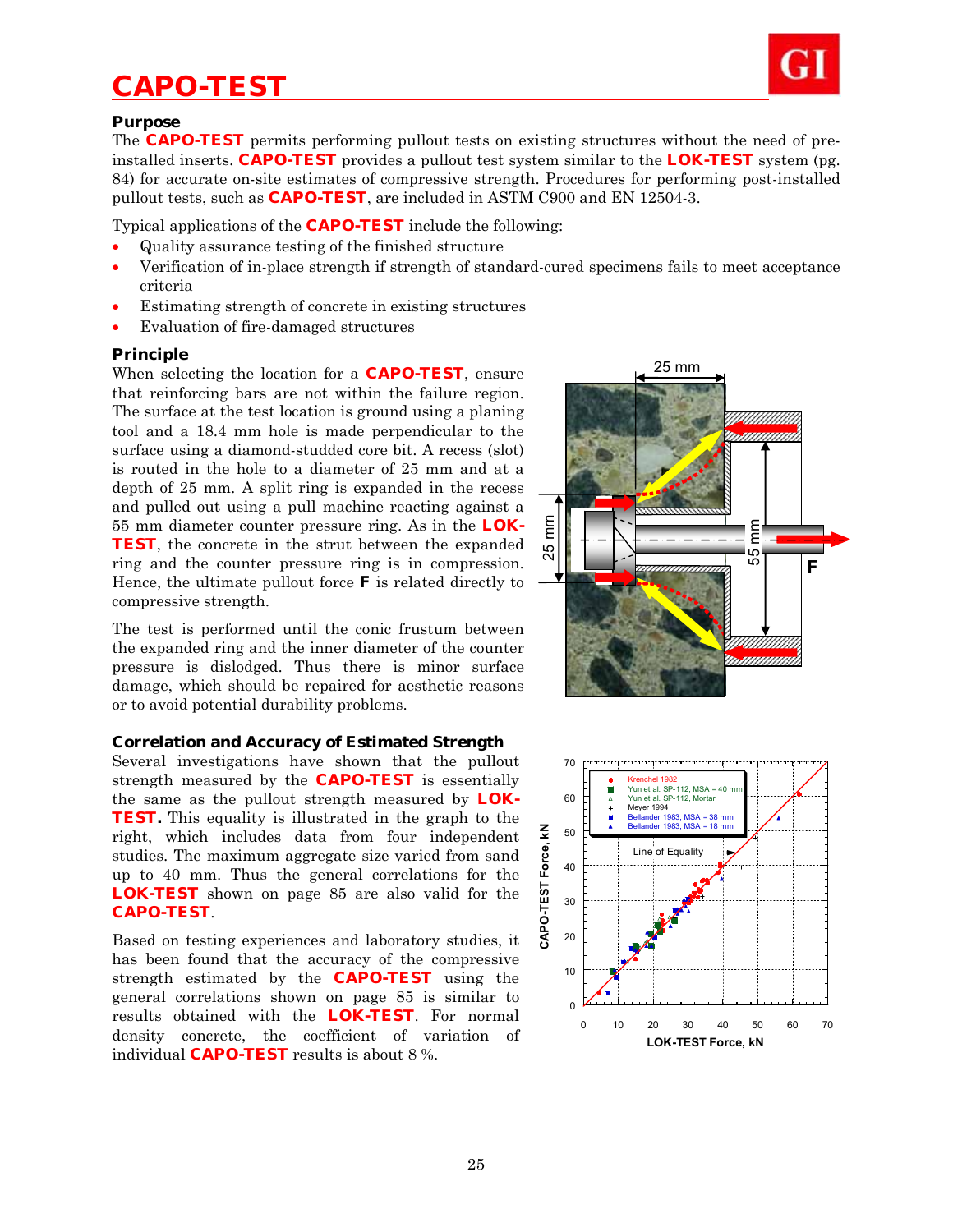

## **Comparison with Core Strength**

An investigation on 10 bridges compared the strength of cores with strengths estimated on the basis of the **CAPO-TEST** and the rebound hammer test (ASTM C805, EN 12504-2). As shown in the following figure, strengths estimated by the **CAPO-TEST** were on average within 6 % of the core strength. This study confirms the inherent reliability of pullout testing for estimating in-place compressive strength.

> *Reference: Moczko, A., "Comparison Between Compressive Strength Tests From Cores, CAPO-TEST and Schmidt Hammer," Wroclaw Technical University, Poland, 2002.*



### **Example Applications**



*Routing recess for the expandable ring in preparation for* **CAPO-TEST** *to evaluate surface strength of an industrial floor slab* 

*View of valid* **CAPO-TEST** *of a slab. Note the well-formed failure ring on the surface of the slab.*





**CAPO-TEST** *being performed in parking garage to evaluate in-place strength of suspect concrete*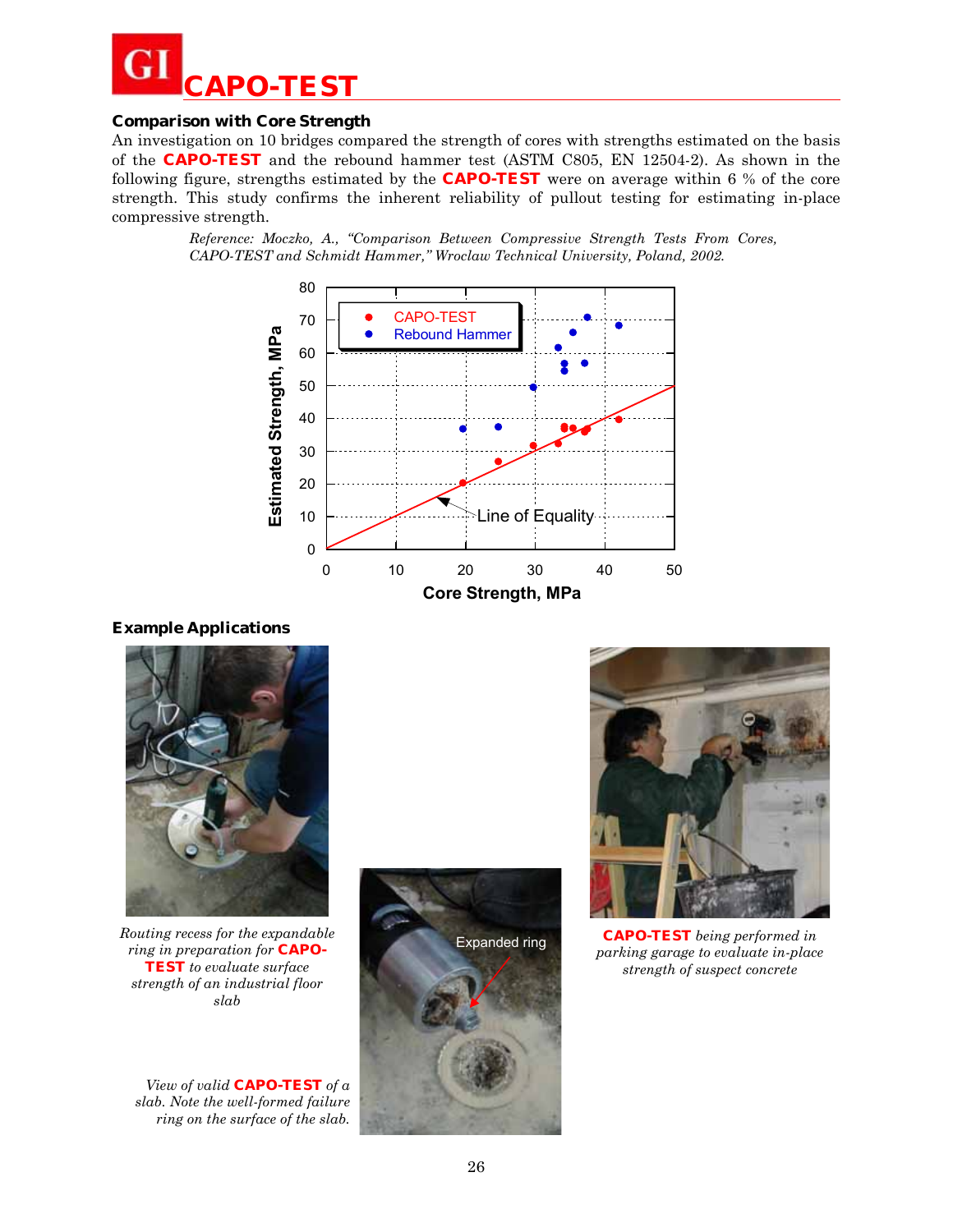# *CAPO-TEST*



# **CAPO-TEST Equipment and Ordering Numbers**

**Inserts and Resizing Tool** 



**C-112 CAPO** *expandable inserts*



**C-111 Resizing Tool**  *For resizing C-112 insert 2 to 3 times* 

## **CAPO-TEST Kits**

The **CAPO-TEST** kit includes C-101 Preparation Kit, the C-102 DSV-Kit, and a C-104 pull machine kit with the 0 to 100 kN digital gauge.

## **C-101 CAPO-TEST Preparation Kit**

This kit is used to drill the center hole and to cut the recess to accommodate the expandable insert. The kit also contains the unit for expanding the **CAPO-TEST** insert and other miscellaneous tools for conducting the test.



| Order #   |
|-----------|
| $C-142$   |
| $C-101-1$ |
| $C-150$   |
| $C-101-2$ |
| $C-136$   |
| $C-143$   |
| $C-101-3$ |
| $C-101-4$ |
| $C-151$   |
| $C-155$   |
|           |

| <b>Item</b>        | Order #   |
|--------------------|-----------|
| Screwdriver        | $C-149$   |
| Tweezers           | $C-148$   |
| Plastic hose       | C-157     |
| Marking chalk      | $C-160$   |
| Pliers             | $C-147$   |
| Allen key, 4 mm    | $C-156$   |
| Wrench, 46 mm      | $C-147-1$ |
| Wrench, adjustable | $C-147-2$ |
| Vernier caliper    | $C-135$   |
| Attaché case       | $C-160$   |

### **C-102 DSV-Kit**

The kit includes the diamond planer, the suction plate, a vacuum pump, and the necessary tools for planing the surface so that it is flat before drilling the center hole and routing the recess. The diamond planer, the diamond core drill unit, and the recess router are positioned in the recess of the suction plate for proper alignment and dimensional control.



| Item                   | Order #   |
|------------------------|-----------|
| Diamond planer         | $C-102-1$ |
| Vacuum pump w.<br>hose | $C-102-4$ |
| Centering brass tap    | $C-102-5$ |
| Suction plate          | $C-102-2$ |
|                        |           |

| Item               | Order #   |
|--------------------|-----------|
| Clamping pliers, 2 | $C-102-3$ |
| Small screwdriver  | $C-158$   |
| Wrench, 17 mm      | $C-154$   |
| Plastic hose       | $C-147$   |
| Attaché case       | $C-161$   |